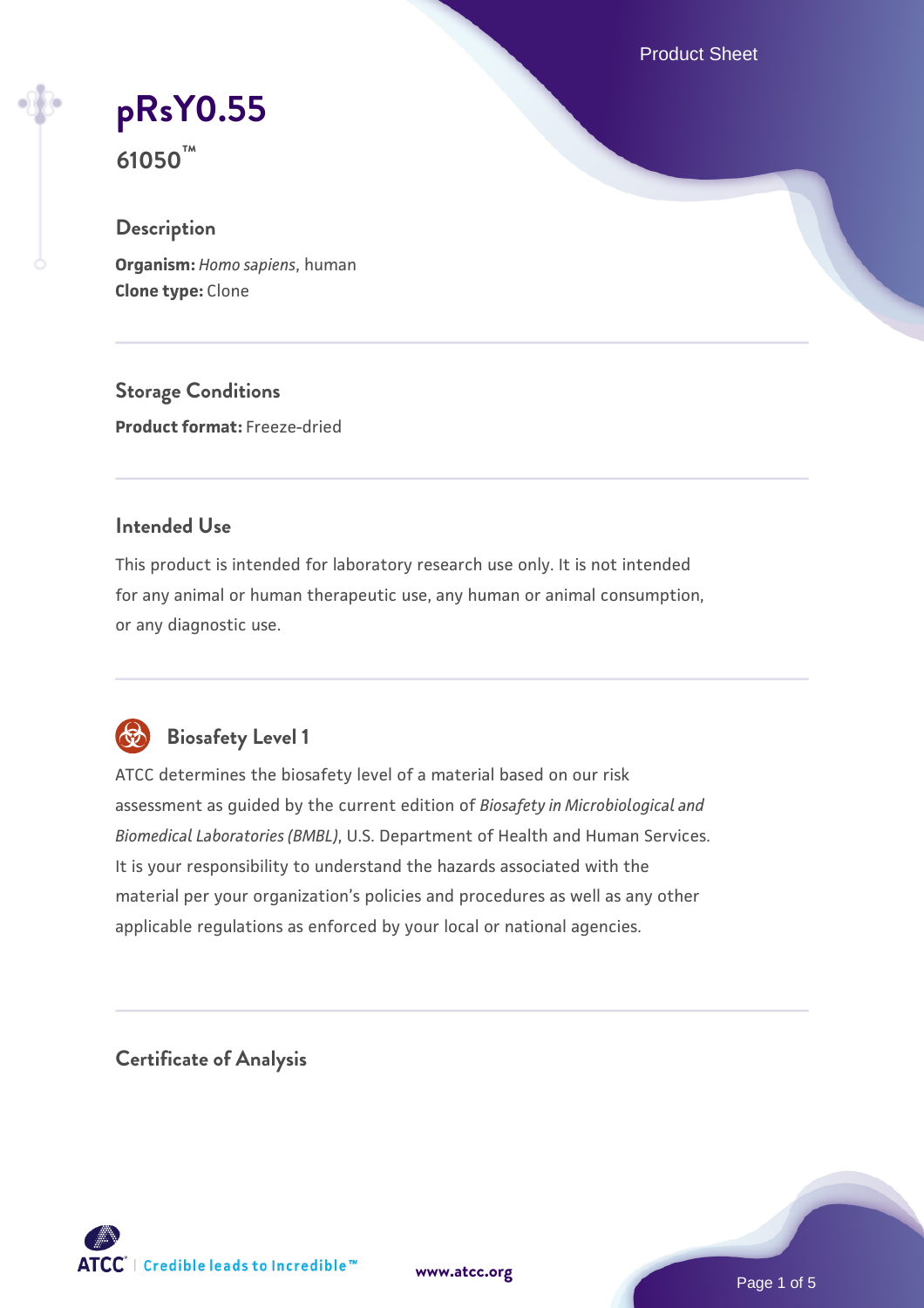## **[pRsY0.55](https://www.atcc.org/products/61050)** Product Sheet **61050**

For batch-specific test results, refer to the applicable certificate of analysis that can be found at www.atcc.org.

## **Insert Information**

**Insert size (kb):** 0.54700000000000004 **Type of DNA:** genomic **Insert source:** DNA from 853 hybrid cell line (Y only) **Insert tissue:** DNA from 853 hybrid cell line (Y only) **Gene product:** pseudoautosomal boundary region, Y-linked [PABY] **Alleles:** A1, A2

## **Vector Information**

**Construct size (kb):** 3.25

#### **Growth Conditions**

**Medium:**  [ATCC Medium 1227: LB Medium \(ATCC medium 1065\) with 50 mcg/ml](https://www.atcc.org/-/media/product-assets/documents/microbial-media-formulations/1/2/2/7/atcc-medium-1227.pdf?rev=581c98603b3e4b29a6d62ee0ba9ca578) [ampicillin](https://www.atcc.org/-/media/product-assets/documents/microbial-media-formulations/1/2/2/7/atcc-medium-1227.pdf?rev=581c98603b3e4b29a6d62ee0ba9ca578) **Temperature:** 37°C

## **Material Citation**

If use of this material results in a scientific publication, please cite the material in the following manner: pRsY0.55 (ATCC 61050)

#### **References**

References and other information relating to this material are available at

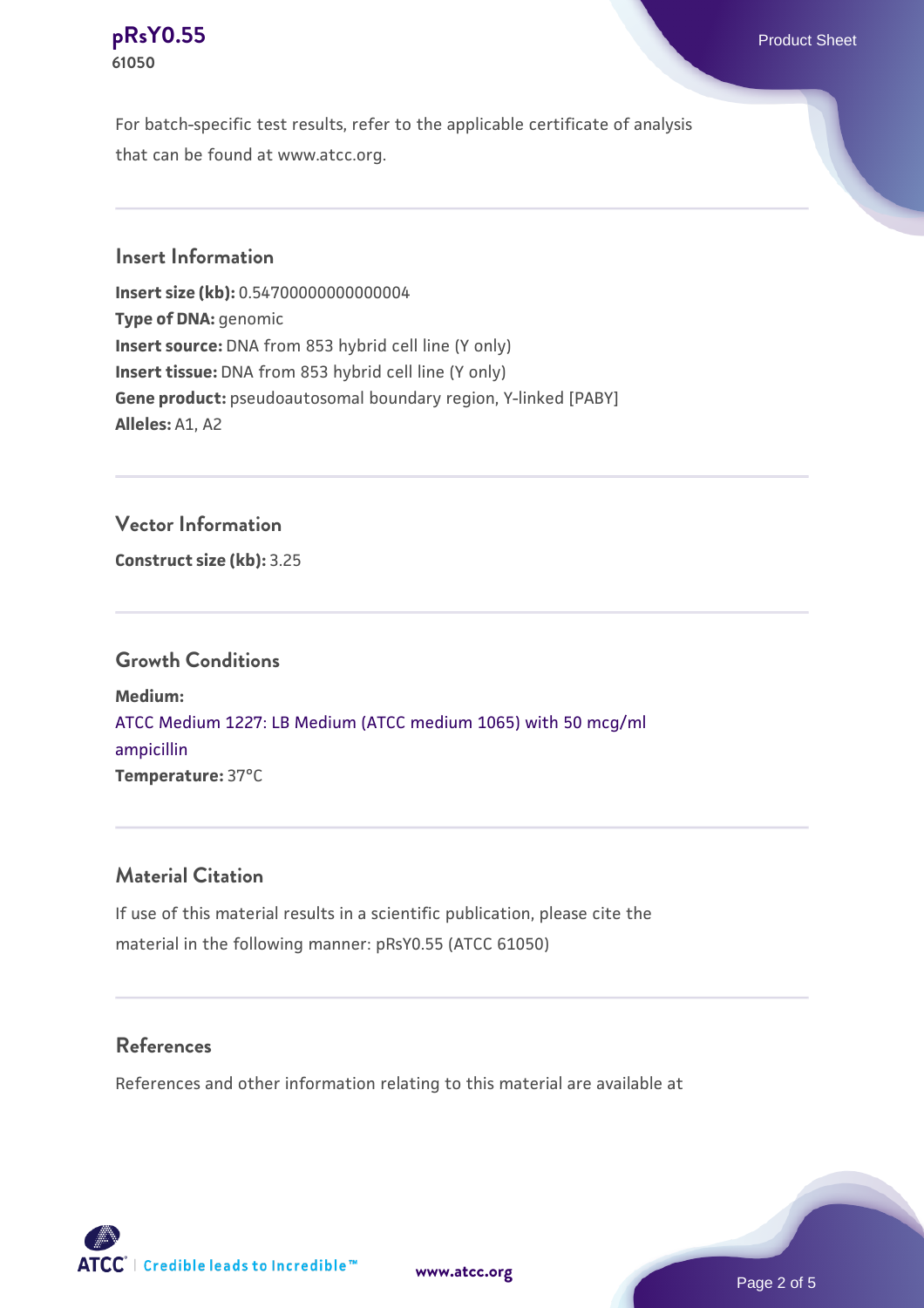**[pRsY0.55](https://www.atcc.org/products/61050)** Product Sheet **61050**

www.atcc.org.

#### **Warranty**

The product is provided 'AS IS' and the viability of ATCC® products is warranted for 30 days from the date of shipment, provided that the customer has stored and handled the product according to the information included on the product information sheet, website, and Certificate of Analysis. For living cultures, ATCC lists the media formulation and reagents that have been found to be effective for the product. While other unspecified media and reagents may also produce satisfactory results, a change in the ATCC and/or depositor-recommended protocols may affect the recovery, growth, and/or function of the product. If an alternative medium formulation or reagent is used, the ATCC warranty for viability is no longer valid. Except as expressly set forth herein, no other warranties of any kind are provided, express or implied, including, but not limited to, any implied warranties of merchantability, fitness for a particular purpose, manufacture according to cGMP standards, typicality, safety, accuracy, and/or noninfringement.

#### **Disclaimers**

This product is intended for laboratory research use only. It is not intended for any animal or human therapeutic use, any human or animal consumption, or any diagnostic use. Any proposed commercial use is prohibited without a license from ATCC.

While ATCC uses reasonable efforts to include accurate and up-to-date information on this product sheet, ATCC makes no warranties or representations as to its accuracy. Citations from scientific literature and patents are provided for informational purposes only. ATCC does not warrant that such information has been confirmed to be accurate or complete and



**[www.atcc.org](http://www.atcc.org)**

Page 3 of 5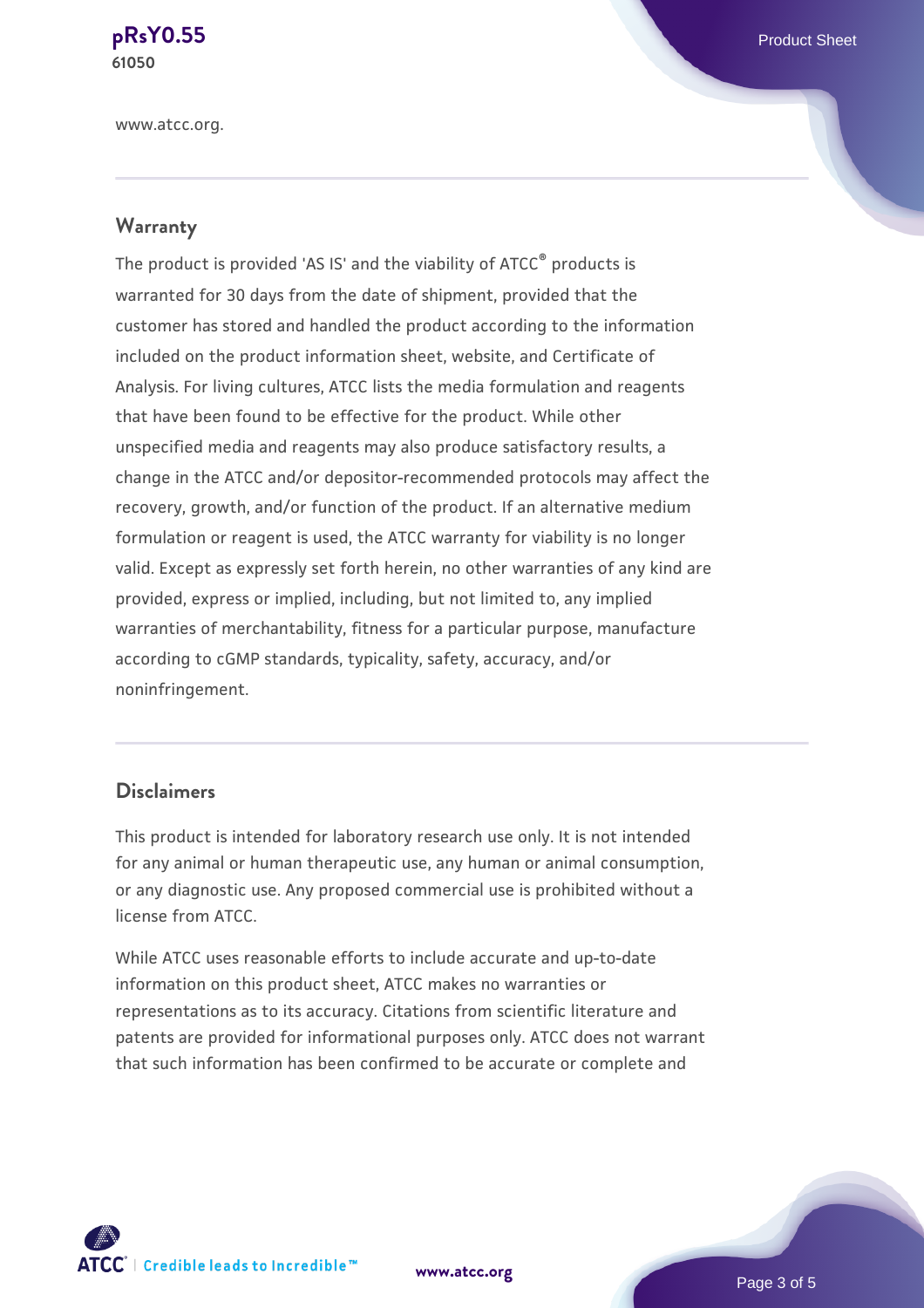the customer bears the sole responsibility of confirming the accuracy and completeness of any such information.

This product is sent on the condition that the customer is responsible for and assumes all risk and responsibility in connection with the receipt, handling, storage, disposal, and use of the ATCC product including without limitation taking all appropriate safety and handling precautions to minimize health or environmental risk. As a condition of receiving the material, the customer agrees that any activity undertaken with the ATCC product and any progeny or modifications will be conducted in compliance with all applicable laws, regulations, and guidelines. This product is provided 'AS IS' with no representations or warranties whatsoever except as expressly set forth herein and in no event shall ATCC, its parents, subsidiaries, directors, officers, agents, employees, assigns, successors, and affiliates be liable for indirect, special, incidental, or consequential damages of any kind in connection with or arising out of the customer's use of the product. While reasonable effort is made to ensure authenticity and reliability of materials on deposit, ATCC is not liable for damages arising from the misidentification or misrepresentation of such materials.

Please see the material transfer agreement (MTA) for further details regarding the use of this product. The MTA is available at www.atcc.org.

#### **Copyright and Trademark Information**

© ATCC 2021. All rights reserved. ATCC is a registered trademark of the American Type Culture Collection.

#### **Revision**

This information on this document was last updated on 2021-05-19

# **Contact Information**